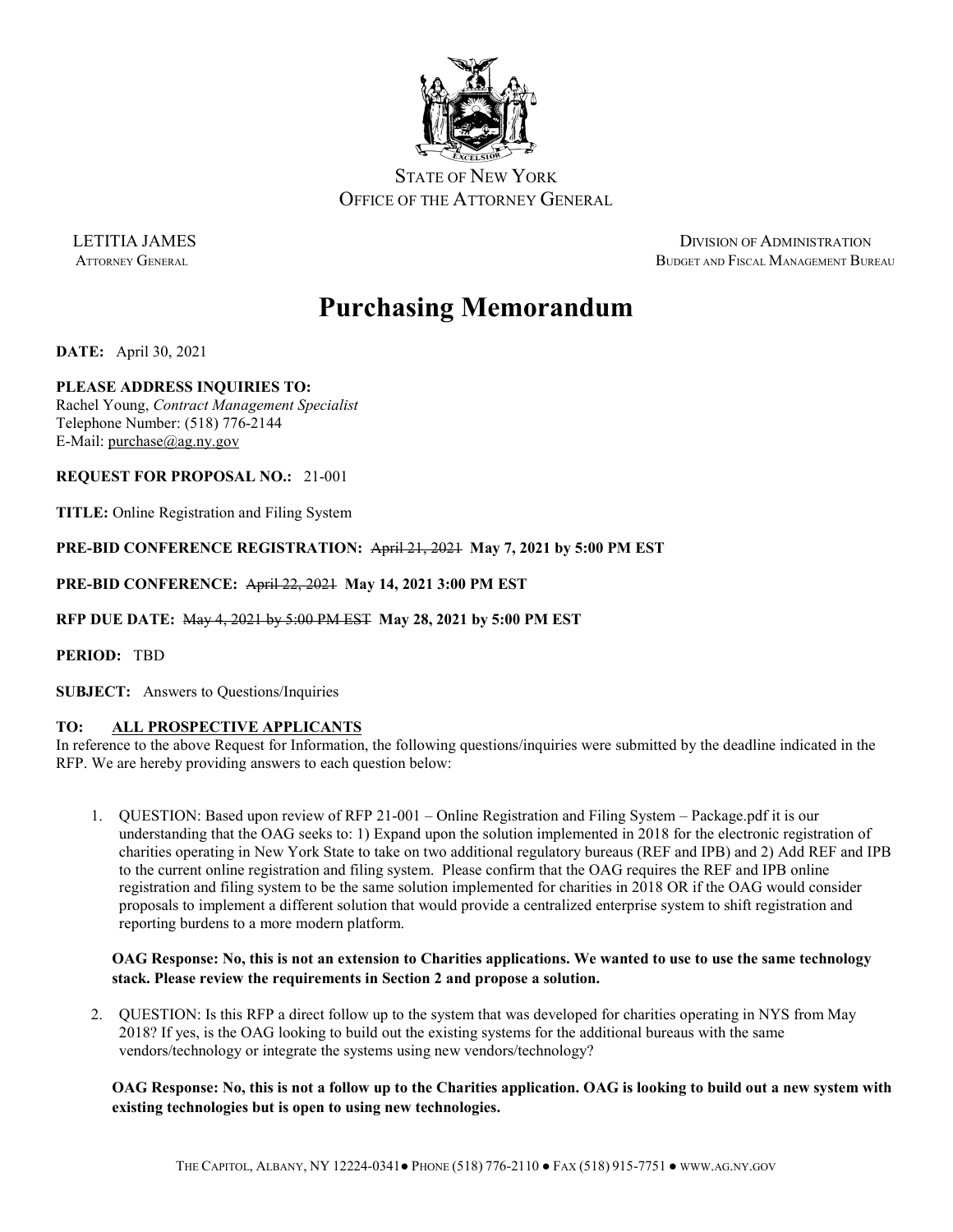

3. QUESTION: Which of the current systems are expected to remain in the target solution – and which ones are to be replaced (or is this bidder's choice), specifically Document Management (the RFP mentions several times about the need to upload large documents) and Payment Processing.

**OAG Response: The current system that needs to be replaced are RFI and IPI which are legacy Oracle Forms application. Document management and Payment processing applications/services do not need to be replaced. The proposed application will be integrating with the document management and Payment processing services.** 

4. QUESTION: What Encryption requirements/confidentiality requirements exist? PCI compliance? PII compliance?

**OAG Response: PCI-DSS compliance. For PII (SSN), the CISO has defined the following requirements.** 

- **Database must be encrypted using a minimum of AES256**
- **Encryption/decryption keys must be stored on a separate server in a different VRF with limited access to the sever where the database is stored.**
- **Database must not be stored on the external facing webserver.**
- **An API must be created between the application/form and the database. API must only allow write access to the database.**
- **Auditing of admin and user activity needs to be enabled and monitored in some way.**
- **HTTPS using TLS 1.3 must be utilized for communications between systems.**
- **SSNs mut be masked unless explicitly needed.**
- 5. QUESTION: Will they accept SaaS solution?

**OAG Response: The OAG will evaluate any proposed solution from responsive and responsible bidders that meet the RFP requirements.**

6. QUESTION: What is the volume and type of legacy data to be migrated (datamodel) - PDFs?

#### **OAG Response: The estimated database sizes are: IPI application: 1.38 GB and RFI application: 342 MB**

**The IPI application for the IPB: Table count: 12 Total rows: 878,132**

**The RFI application for REF Bureau: Table count: 52 Total rows: 1,016,597**

**Various file types including but not limited to Autocad, TXT, DOC, DOCX, XLS, XLSX, PDF and image types: BMP,GIF,JPG,PNG,TIF,TIFF.**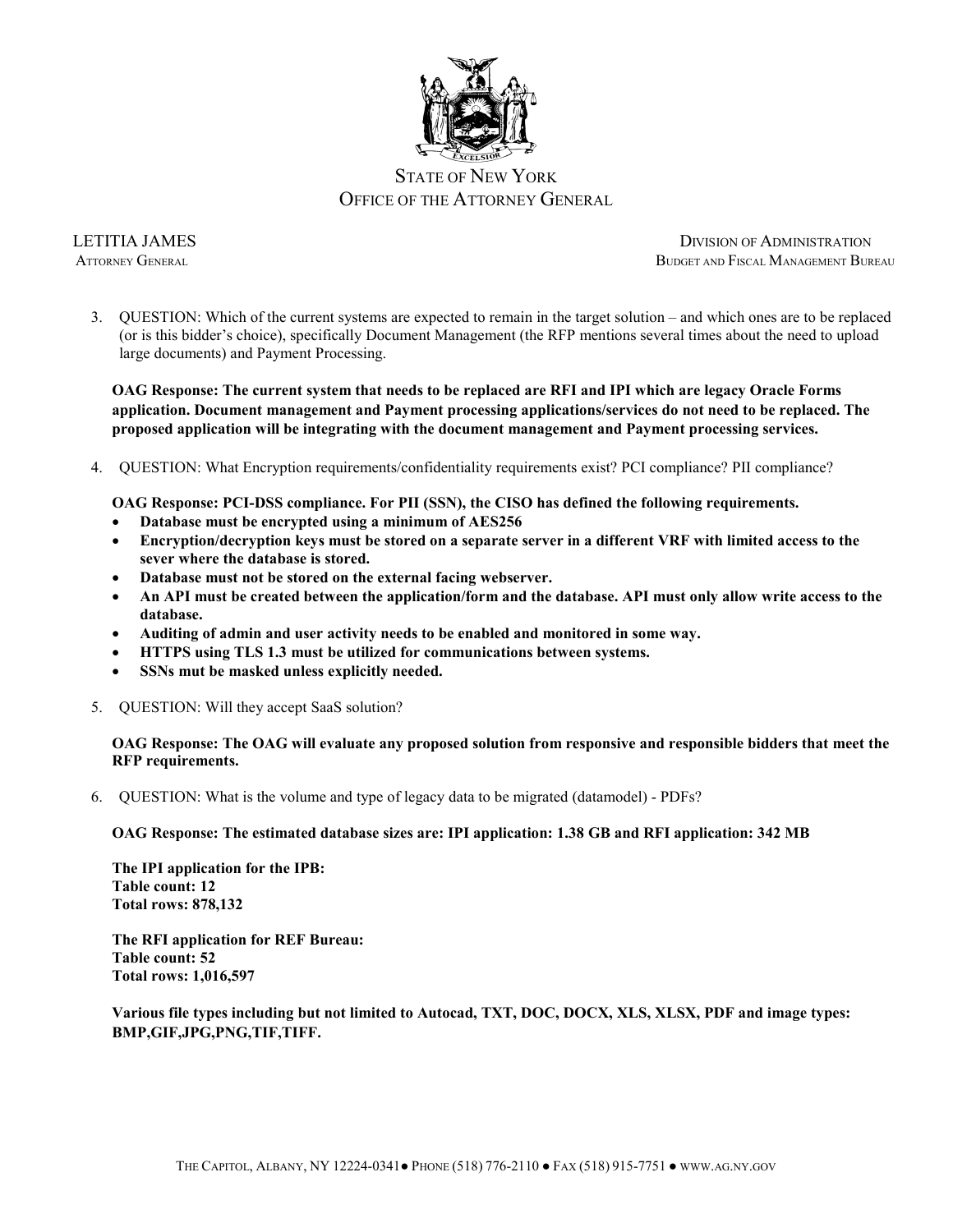

7. QUESTION: Are there any requirements about the implementation of Electronic Signature?

**OAG Response: The OAG currently uses DocuSign for electronic signatures and the OAG would like to continue using this stack. See Section 2.1.2.1 number 18.**

8. QUESTION: How many agents will be supporting the process (all 1800)?

# **OAG Response: Minimum of twenty (20) employees from REF & IPB would be expected to use the new REF/IPB system.**

9. QUESTION: What is the expected high point of website visits and/or number of calls?

# **OAG Response: The current information is: Pageviews are: IPB - 7,438; REF - 14,030 Unique Pageviews: IPB -5,136; REF – 9,833**

10. QUESTION: Does the RFP require that the vendor have an OGS contract, or is the RFP bid open?

# **OAG Response: The RFP does not require that the vendor have an OGS contract and yes this RFP bid is open competitive.**

11. QUESTION: Section 2.1.3.5 notes that the UI must be "compatible" with ADF-Java, WebCenter Portal, and SOA? For clarity, what is the definition of "compatible" in this context? Does it mean that the technology used for the UI must be able to interact with assets defined in the aforementioned technology list, or does it mean something else?

# **OAG Response: If the application technology stack proposal is a custom-built application over SAAS then the application must be built on technologies that OAG IT can support which are Java based apps and portal technologies if used, WebCenter Portal would be preferred.**

12. QUESTION: Section 2.2.2 states that the "Development team must be onsite at 200 Broadway, Troy, NY." Is this for all developers on the project, or only those exposed to data/PII data?

# **OAG Response: All developers may be required to travel to be on-site.**

13. QUESTION: Was the first phase of 'electronic registration of charities operating in New York' implemented by a vendor? If so, is the agency willing to share the name of the vendor? Also, is the RFP open to the current vendor?

# **OAG Response: No, this is a new project.**

14. QUESTION: Is the agency looking to use the same technology stack to implement REF and IPB, or is it open to a solution built using a different technology stack?

#### **OAG Response: OAG IT is looking for the vendor to recommend a solution using the recommended technology stack in the RFP or technology solution that would best meet the project requirements.**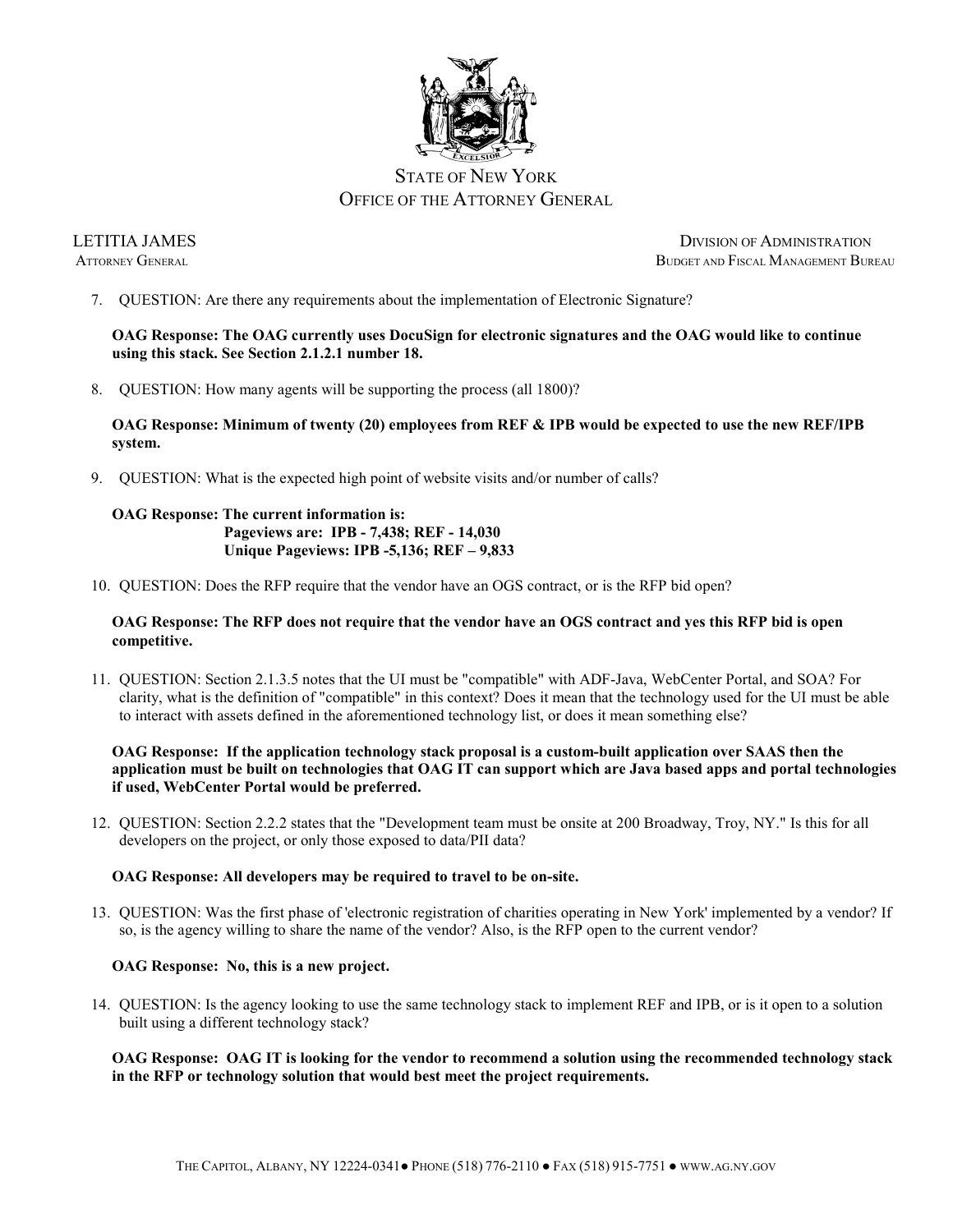

15. QUESTION: The agency used Oracle-based products and other off the self products - can we get the listing of each of the products. Is it different than what is listed under section 1.5 – Current environment?

# **OAG Response: No, it is not different from what is listed in section 1.5.**

16. QUESTION: Is the remote access restricted to developers within the country?

# **OAG Response: Yes, it is restricted to developers within the country.**

17. QUESTION: If the vendor has their own IP that could be used to reduce risk and cost while also helping to shorten the timeline, would the agency be open to a hybrid approach with some development done onsite and license some of the code?

# **OAG Response: The OAG will evaluate any proposed solution from responsive and responsible bidders that meet the RFP requirements.**

18. QUESTION: Should the "Mandatory Technical Submittal Requirements" referenced in section 5.3 be included as its own separate proposal attachment or should it be included with another cover page?

# **OAG Response: Please submit as a separate attachment using the cover page provided, see section 5.1 Overview for further clarification.**

19. QUESTION: There seems to be some overlap in what is expected to be included in the "Technical Proposal" and the "Contractor Strategy and Proposed Plan." For example, Section 5 of the RFP indicates that "Contractor Strategy and Proposed Plan" should include responses to everything in section 3.3, however, Section 5.3.2 indicates that the Technical Proposal should include content that is also included in section 3.3 and subsequent subsections. Could OAG please provide more clarity on what specifically should be provided in each document?

**OAG Response: The portion of section 5 being referenced, indicates that there is a cover page provided for the "Contractor Strategy and Proposed Plan". Section 5.3.2 is providing more detail on what should be included in the "Contractor Strategy and Project Proposed Plan". The RFP has been updated in section 5.3.2 so that the title of this portion of the technical proposal matches the title of the cover page provided.** 

20. QUESTION: Should the Reference forms be included in the Technical Proposal or in the "Mandatory Minimum Contractor Requirements"?

#### **OAG Response: References must be provided using Attachment C provided in the RFP and should be included in the "Mandatory Minimum Contractor Requirements" section of each bidder's proposal per section 5.**

21. QUESTION: Should Form A and Form B be submitted with the Mandatory Administrative Requirements or as separate files?

**OAG Response: Only Form A is required to be submitted with the Mandatory Administrative Requirements. Form A is an estimate of the proposed work to be completed. Form B is filed annually to report actual work completed. Please refer to the instructions on the Forms A and B provided.**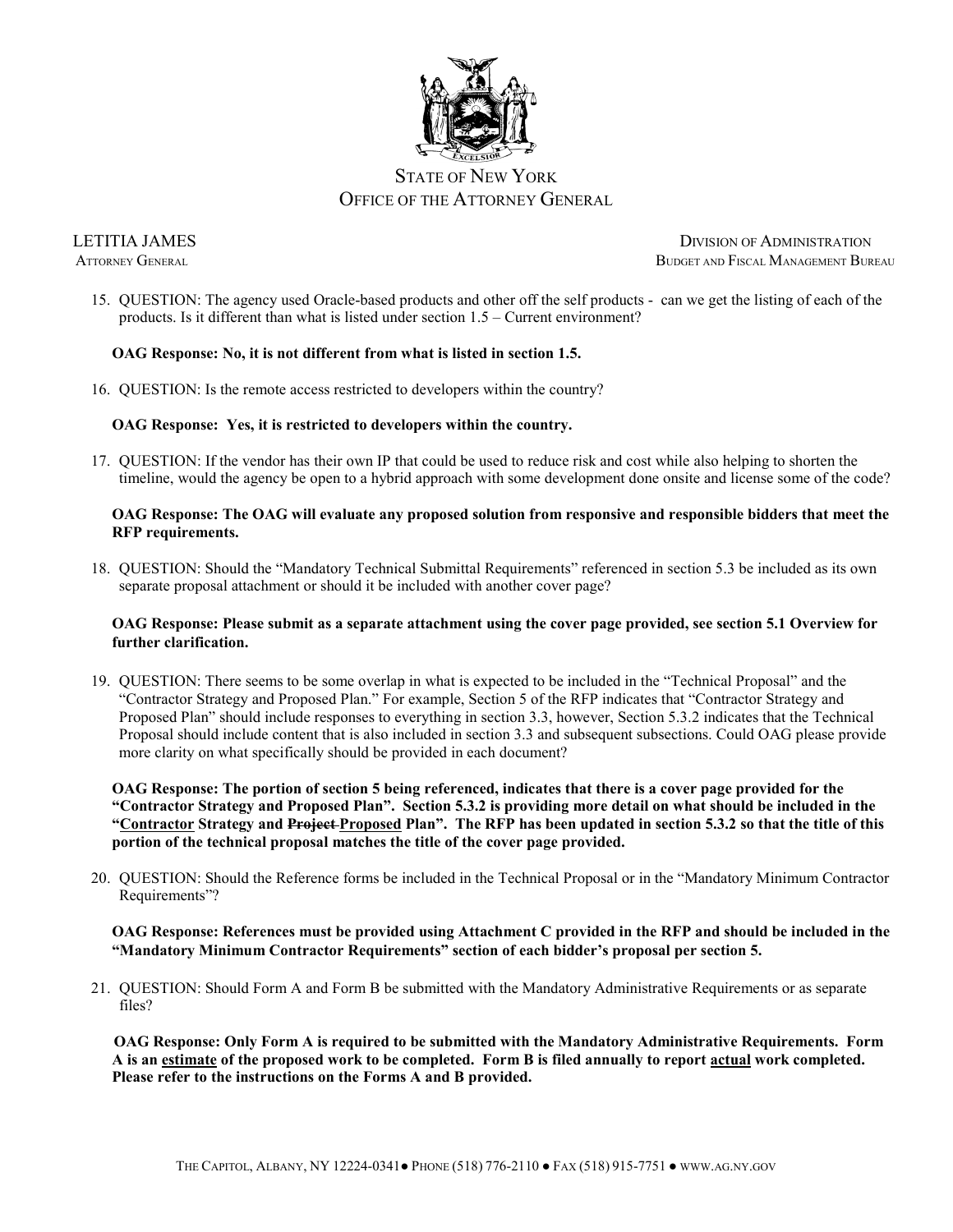

22. QUESTION: Does the agency aim to enhance the existing portal for electronic registration of charities to include REF and IPB online registrations or is there a requirement of a new and separate portal for REF and IPB business?

# **OAG Response: No, a new and separate portal is required. OAG is looking for the vendor to recommend a detailed proposal with recommended technology stack that meets the RFP requirements and is supportable.**

23. QUESTION: In case a new and separate portal is required for REF and IPB, will there be a requirement to migrate the functionalities of charities to the new portal? Or Will there be a requirement of an integration between the new portal for REF and IPB with the existing portal for electronic registration of charities?

# **OAG Response: No. See the answer to question #22.**

24. QUESTION: Our assumption is that the technical components described in the section 1.5 refers to the existing portal for electronic registration of charities. Is it expected that the unified portal should be developed based on the same technology stack only?

# **OAG Response: See the answer to question #1.**

25. QUESTION: What is the current database size for data migration (number of table/view)?

# **OAG Response: The estimated database sizes are: IPI application: 1.38 GB and RFI application: 342 MB, The IPI application for the IPB: Table count: 12 Total rows: 878,132**

#### **The RFI application for REF Bureau: Table count: 52 Total rows: 1,016,597**

26. QUESTION: Is there a requirement of migrating legacy scanned documents as well to the new portal? What is the format of the current documents which are presently scanned and stored?

#### **OAG Response: The migration of legacy scanned documents is not a requirement. The format of the current documents is searchable PDF.**

27. QUESTION: Is there a requirement to integrate the new portal with any other system (inside/outside of OAG)?

# **OAG Response: Yes, with E-signature API's, Oracle Identity Access Management (OIAM), Document management and Payment Processing.**

28. QUESTION: Is there any Data warehousing/Datamart in place for reporting purposes?

# **OAG Response: OAG does not have a Datawarehouse but uses Oracle OBIEE for Enterprise Reporting.**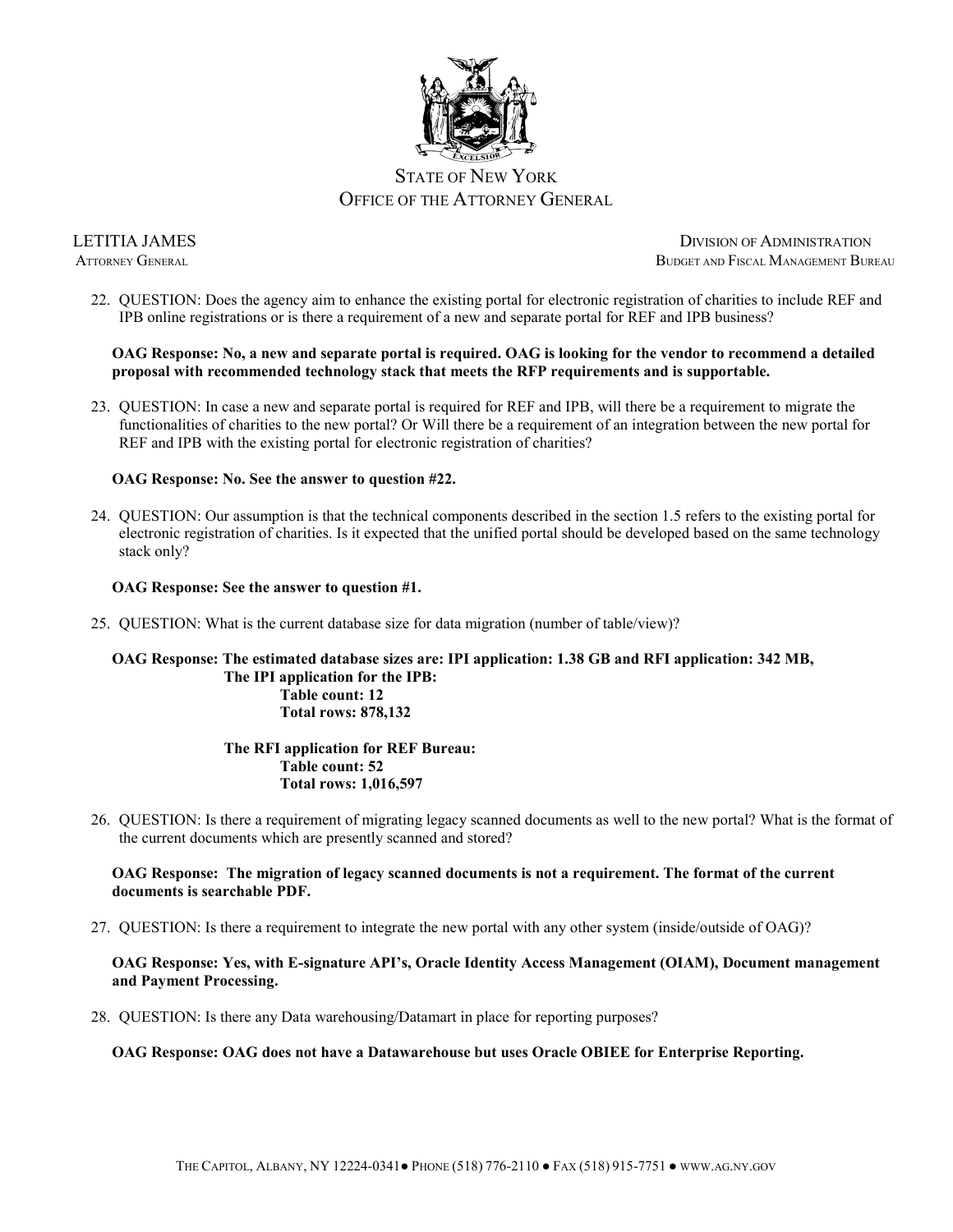

29. QUESTION: Could you please share any documentation (Architecture diagram/Data dictionary) of the current system?

# **OAG Response: This will be a new application. Architecture diagrams and the data dictionary will be developed by the successful bidder.**

30. QUESTION: The RFP indicates that an initial effort to modernize a registration process was implemented for Form CHAR410 using Oracle-based products and other off-the-shelf software. It stated this new effort for IPB and REF should also be based on the data architecture and workflow that has already been established. Does this mean that the initiative must use the exact same technology stack and solutions, or does it merely need to expand on the approach taken for CHAR410?

Are you able to provide some more information, such as a workflow or state diagram of the CHAR410 process, as well as an architecture diagram, so we can understand how Oracle and Microsoft SharePoint are being used for that process?

# **OAG Response: This is a new application. OAG is not requiring the vendor to extend the data architecture and workflow of the existing Charities application to the new application.**

31. QUESTION: The RFP mentions that data from their previous filings from Access and Oracle databases will be migrated to the new system. Can you please advise on the size (both in RAM and number of records) as well as time-span (e.g. last 5 years) so we can estimate the level of effort for the migration of legacy data? Do you envision the need for OCR services relating to uploaded documents?

**OAG Response: The estimated database sizes are: IPI application: 1.38 GB and RFI application: 342 MB The IPI application for the IPB: Table count: 12 Total rows: 878,132**

**The RFI application for REF Bureau: Table count: 52 Total rows: 1,016,597**

# **OCR services are not a requirement.**

32. QUESTION: The RFP indicates that the development team must be onsite at 200 Broadway, Troy, NY, Monday - Friday 8:30 A.M. -5:00 P.M., during development and testing Phase 6 and Phase 7 of the project. Phases 8, 9, and 10 will require on site presence as determined by OAG. Any remote work will need to be pre-approved by OAG CIO. What development team members do you require to be on site? Does this include the project manager, functional lead, technical lead and the developers? Is the OAG CIO open to pre-approving that the majority of the development team be working remotely on this project?

**OAG Response: See question #12 above. All project team members may be required to be on-site unless preapproved to work remotely.**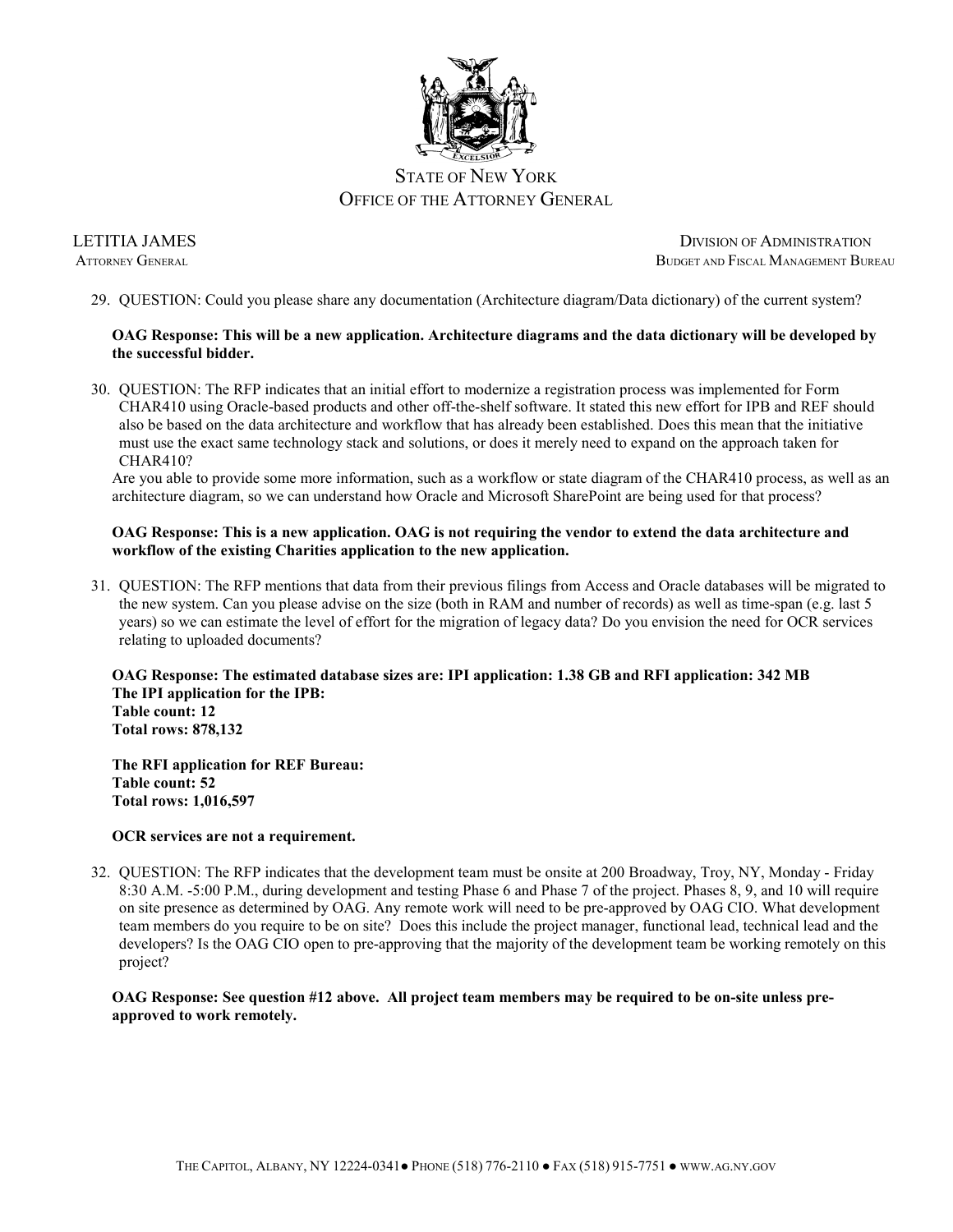

33. QUESTION: The RFP states that you may be open to a Cloud-based solution. Can you indicate whether and if any parts of the portal may need to be hosted on-premise and under the purview of your existing IT team and infrastructure? Can the entire system, including the internal administrative workflows/interfaces and reporting, all be served from a cloud solution either in Azure, AWS or Google Cloud? If an open-source and cloud-based solution is proposed, do you have a requirement or preference for any particular technologies, technology stack, and cloud provider? (e.g. Azure, AWS, Google Cloud)

#### **OAG Response: The entire system can be hosted on the cloud. We currently use OCI and Azure.**

34. QUESTION: What is the current Volume of documents i.e., number of documents and average size for both REF and IPB registrations?

# **OAG Response: Volume of forms: Approximately 1700 per year for IPB and 1500 per year for REF**

35. QUESTION: Please elaborate expected volume of data and data sources (number of registrations/ documents) to be migrated into the envisioned system?

#### **OAG Response: The estimated database sizes are: IPI application: 1.38 GB and RFI application: 342 MB**

**The IPI application for the IPB: Table count: 12 Total rows: 878,132**

**The RFI application for REF Bureau: Table count: 52 Total rows: 1,016,597**

36. QUESTION: Is digitization /scanning of historical paper-based applications in the scope for data migration?

**OAG Response: No, digitization/scanning of historical paper-based applications is not in the scope for data migration.**

37. QUESTION: What file types are envisioned to be uploaded as supporting documents for registration and filings?

**OAG Response: Various file types including but not limited to Autocad, TXT, DOC, DOCX, XLS, XLSX, PDF and image types: BMP,GIF,JPG,PNG,TIF,TIFF.**

38. QUESTION: Please confirm estimated volume of pre-build reports as part of the reports development and implementation?

#### **OAG Response: Minimum of twenty-five (25) reports. The report needs would be reassessed during requirement and implementation.**

39. QUESTION: Can you clarify no of interface with external systems?

**OAG Response: Yes, with E-signature API's, Oracle Identity Access Management (OIAM), Document management and Payment Processing.**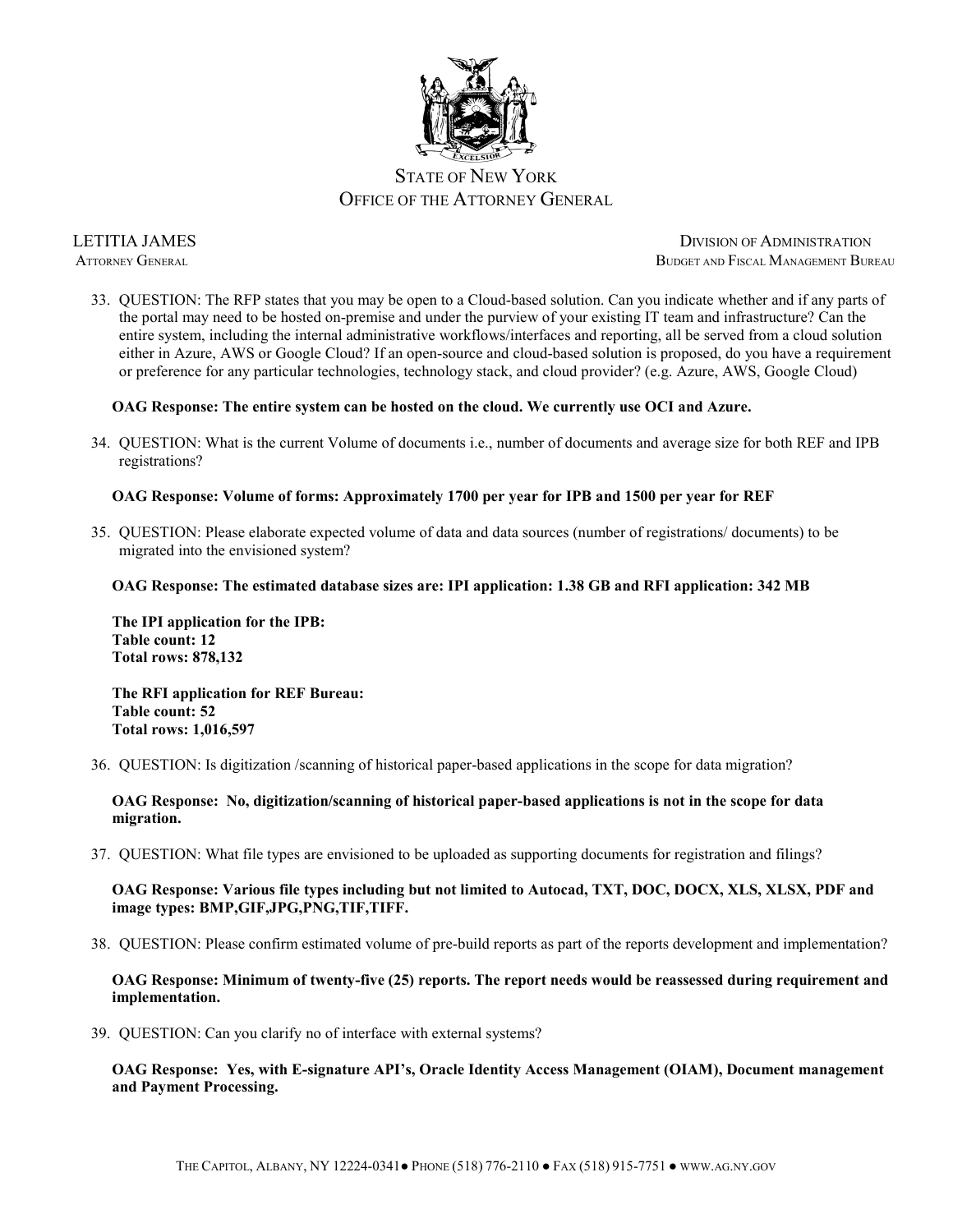

40. QUESTION: Can we flexibility to hold more than 10 breakout sessions with SME if we are not able elaborate and document functional requirement?

#### **OAG Response: Yes, there is flexibility to hold more than ten breakout sessions with SME.**

41. QUESTION: Do you have expected timelines for each phase of project implementation?

#### **OAG Response: No. However, we would like the whole system developed and implemented within twelve (12) months.**

42. QUESTION: Has OAG set MWBE Goals for this solicitation?

#### **OAG Response: No, the OAG has not set MWBE Goals for this solicitation.**

43. QUESTION: Which firm implemented electronic registration of charities system?

#### **OAG Response: This information is not relevant to this RFP.**

44. QUESTION: From the RFP, it looks like the system has been implemented for the electronic registration of charities and it now being expanded for REF and IPB. Would you be able to share who did the implementation of the system for the registration of charities?

#### **OAG Response: This is a new application. See question #2.**

45. QUESTION: For the data conversion, it is possible to provide a listing of the datasets/sources that need to be converted and/or integrated with?

#### **OAG Response: Including but not limited to:**

**The estimated database sizes are: IPI application: 1.38 GB and RFI application: 342 MB**

**The IPI application for the IPB: Table count: 12 Total rows: 878,132**

**The RFI application for REF Bureau: Table count: 52 Total rows: 1,016,597**

46. QUESTION: Onsite work for some phases is specified – has the OAG defined yet when the Office will be re-opened sufficiently to allow the selected contractor to work onsite?

#### **OAG Response: Yes, the office is currently open for those required to work onsite.**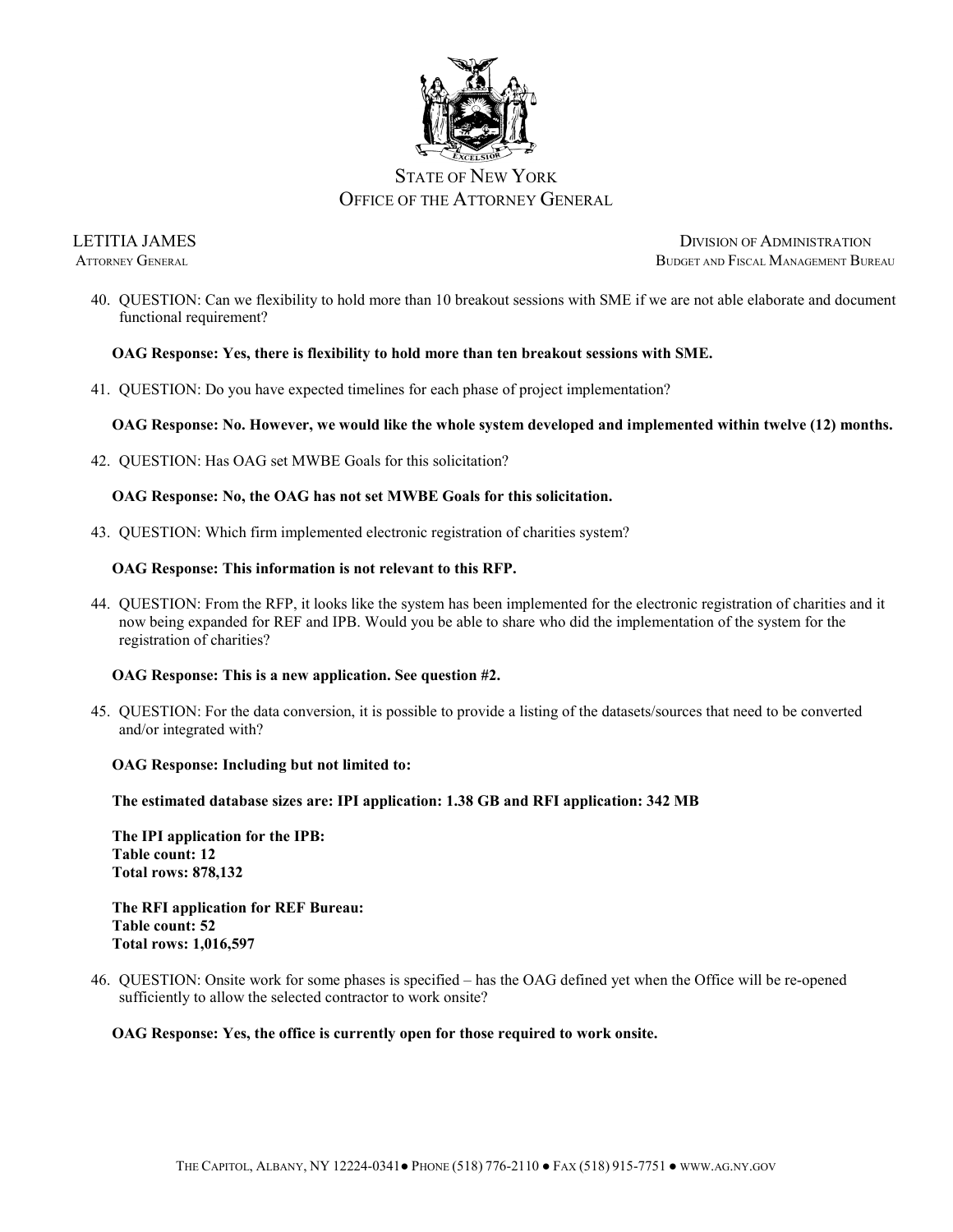

47. QUESTION: Are there any existing information technology standards that the selected contractor will need to adhere to? If so, please provide any available and relevant documentation.

**OAG Response: The standards may vary depending on the solution proposed. Industry standard best practices should always be adhered to. Based on the solution proposed the OAG will work with the awarded bidder should there be any additional technology requirements for the project.** 

48. QUESTION: Is NYS ITS expected to have any role in this project? If so, what will that role be?

**OAG Response: No, NYS ITS is not expected to have any role in this project.** 

49. QUESTION: Are there any M/WBE or SDVOB participation goals for this project?

**OAG Response: No, there are no M/WBE or SDVOB participation goals for this project. While the OAG does not currently set requirements for MWBE, SDVOB or SBE participation, the OAG encourages participation whenever possible.**

50. QUESTION: Is there a defined look and feel for the portal (i.e., net new or leverage existing style guide)?

#### **OAG Response: Yes.**

51. QUESTION: Is the new system leveraging existing paper post registration process or does this need to be designed?

# **OAG Response: This is a new application and will not be leveraging any existing system.**

52. QUESTION: What is the complexity of the workflow for forms and approvals, and complexity of business rules (roughly number of steps)?

#### **OAG Response: The OAG envisions a minimum of three (3) approvers. Medium level complexity, please see the requirements for more details.**

53. QUESTION: Are there additional forms, not included in the sample requirements, that need to be taken into consideration and if so, please provide samples?

#### **OAG Response: No, there are no additional forms.**

54. QUESTION: What are the backend integration points?

# **OAG Response: The OAG is not clear on what is meant by "backend integration points" but please see question #27 for the integrations that will be required.**

55. QUESTION: Requirement A.4.27 stated reports need to be generated and in section M. Are these static reports or dynamic reports. If static, how will the reports be generated and where will they be stored?

#### **OAG Response: There will be both dynamic and static reports. The location of the reports will depend on the solution proposed.**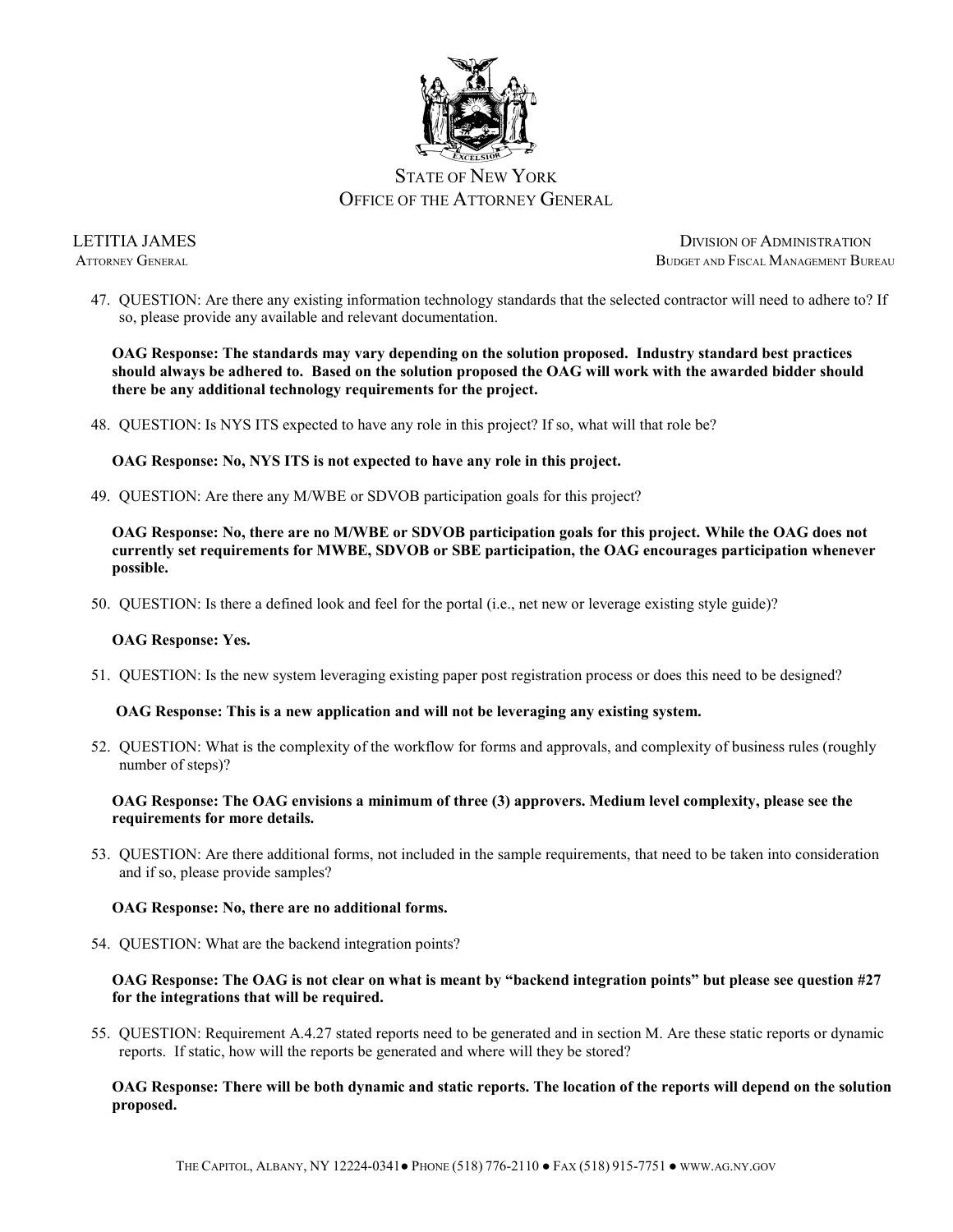

56. QUESTION: In the Phase 2 Requirements/Definition Phase the requirement number 8 &9: Will OAG provide a template of their choosing for the Test plan and User Acceptance Plan?

# **OAG Response: The vendor is expected to provide templates for testing and UAT.**

57. QUESTION: OAG Responsibilities point 1: How many resources from OAG will assist in the project?

# **OAG Response: Depends on the solution proposed. The vendor should propose the resources needed from OAG.**

58. QUESTION: In point 3 of the contractor responsibilities, it mentions the development team must be onsite for Phase 6, 7, 8, 9, and 10. Will vaccination be required before going on-site to the office?

#### **OAG Response: Vaccination is not required before coming on-site however, contractor staff will be expected to follow the same guidelines as OAG staff for working in the office. OAG guidelines will be provided to the awarded bidder.**

59. QUESTION: Project Planning and Management Process: The contractor will be required to deliver a project plan, work breakdown structure plan and plans that describe the project management process that the selected contractor will implement. Should the preliminary workplan present the firm's timeline for the duration of the engagement or just the rampup, kickoff, and initial phases? What is the expected start date for this plan?

# **OAG Response: Yes, the workplan should present duration of engagement subject to progressive elaboration as more information is known. Expected start date has not been determined.**

60. QUESTION: Requirements Definition: This will involve conducting approximately ten (10) meetings each lasting up to two hours. Is there an expected timeline for these interviews? Will the OAG resources assign to the project help us schedule the meetings?.

# **OAG Response: Timeline is TBD. Yes, the OAG will assign resources to the project to help with scheduling.**

61. QUESTION: Is there a specific letter or font size that is required for the technical proposal?

# **OAG Response: For the technical proposal, font size 10-12 is acceptable.**

62. QUESTION: Can all the attachments be included after the technical proposal in the same PDF document?

#### **OAG Response: The forms listed in Section 5.5 Mandatory Administrative Requirements, can be submitted together in one PDF attachment.**

63. QUESTION: Other than the technical proposal that is expected to be 30 pages, are there any other page limits for the rest of the RFP response? Is there a specific format, font, spacing, etc. that is expected to be followed? Does AOG have a preference on how the proposal is submitted in terms of one document with all the parts or different documents per parts? (e.g. 1 document for cover letter, another for specific responses, another for price proposal, etc.)

#### **OAG Response: No, there is no limit on rest of RFP response other than the 30-page limit for the technical proposal. One PDF is acceptable however please note that the maximum size limit for email is 25MB. If multiple emails are**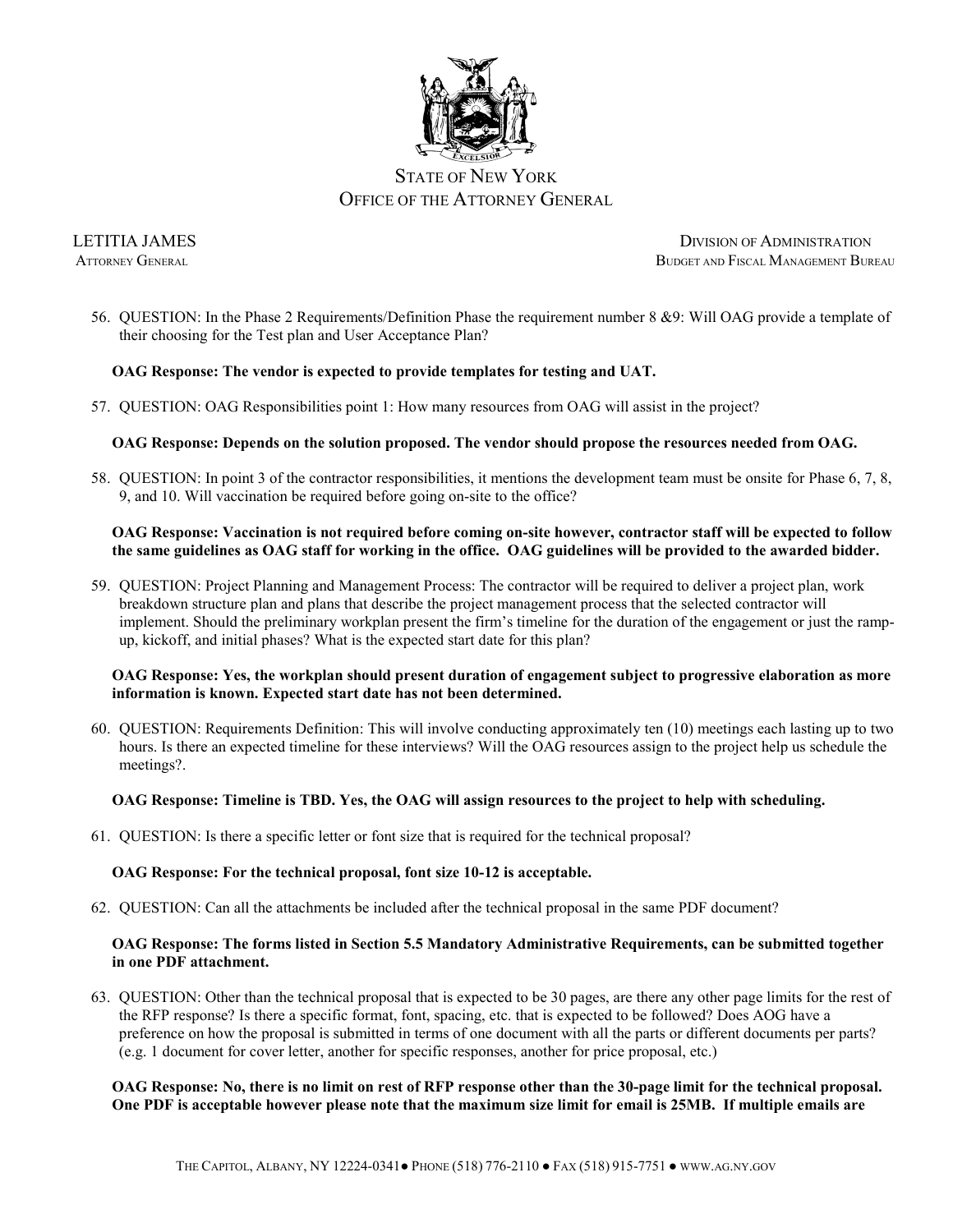

**necessary for submission, please indicate this in the email(s) and the number of parts the OAG is going to receive. Please also see section 5 for further clarification on bid proposal content and submission.**

64. QUESTION: When does OAG plan to have consultants go the office for in-person meetings?

**OAG Response: All project team members may be required to be on-site for meetings unless pre-approved to work remotely.**

65. QUESTION: Given that the proposal will be submitted via email, are the affidavits to be submitted as scans of the originals? Will the originals have to be submitted at any point of the process?

# **OAG Response: Forms that require signatures will be accepted as scanned documents for bid proposal submissions. Originals will be requested from the awarded bidder during the contracting process.**

66. QUESTION: Our firm offers a Commercial-Off-The-Shelf (COTS) solution for State Securities and Real Estate Agencies that features the Licensing and Registration functionality listed in the RFP, as well as complete capabilities for Examination and Enforcement. This includes the required interfaces for FINRA's WebCRD and IARD, BNY Mellon's BlueExpress, and NASAA EFD. The application is currently operational and in Production. Will the State consider a COTS solution in response to this RFP?

# **OAG Response: The vendor can propose any solution that meets the requirements.**

67. QUESTION: To ensure bidders have ample time to prepare comprehensive responses to the Agency's requirements, will the Agency consider postponing the submission date until 5/15/21 (or perhaps later)?

#### **OAG Response: Please see updated schedule at the top of this memo.**

68. QUESTION: Will the Agency disclose the total budget allocated for this project?

# **OAG Response: No, the OAG will not disclose the total budget allocated for this project.**

69. QUESTION: Section 4. Knowledge Transfer Sessions: Who will be the participants of these sessions? How many participants are anticipated in these sessions? What is the preferred delivery method for these sessions(in-person, virtual)? Will logistical tasks associated with conducting these sessions(training site acquisition, materials printing, etc.) be handled by the responder? Should participation/assessment be tracked? If so what system will be used to document these?

# **OAG Response: Knowledge transfer sessions may be remote or on-site. The number of participants is TBD. The OAG will work with the awarded vendor on logistics. Yes, participation/assessment should be tracked. The vendor can propose any system for tracking.**

70. QUESTION: Section 2.1.3.9 Phase 9 – Training: What are the roles of the training audience? What is the user count of each role? Will different roles require different training sessions? What training modalities are desirable (in-person or virtual instructor-led sessions, self-guided computer-based trainings, etc.) Will potential training sessions be facilitated by OAG Staff or the responder? Does the OAG utilize an existing LMS or will one need to be provided by the responder if the solution requires one?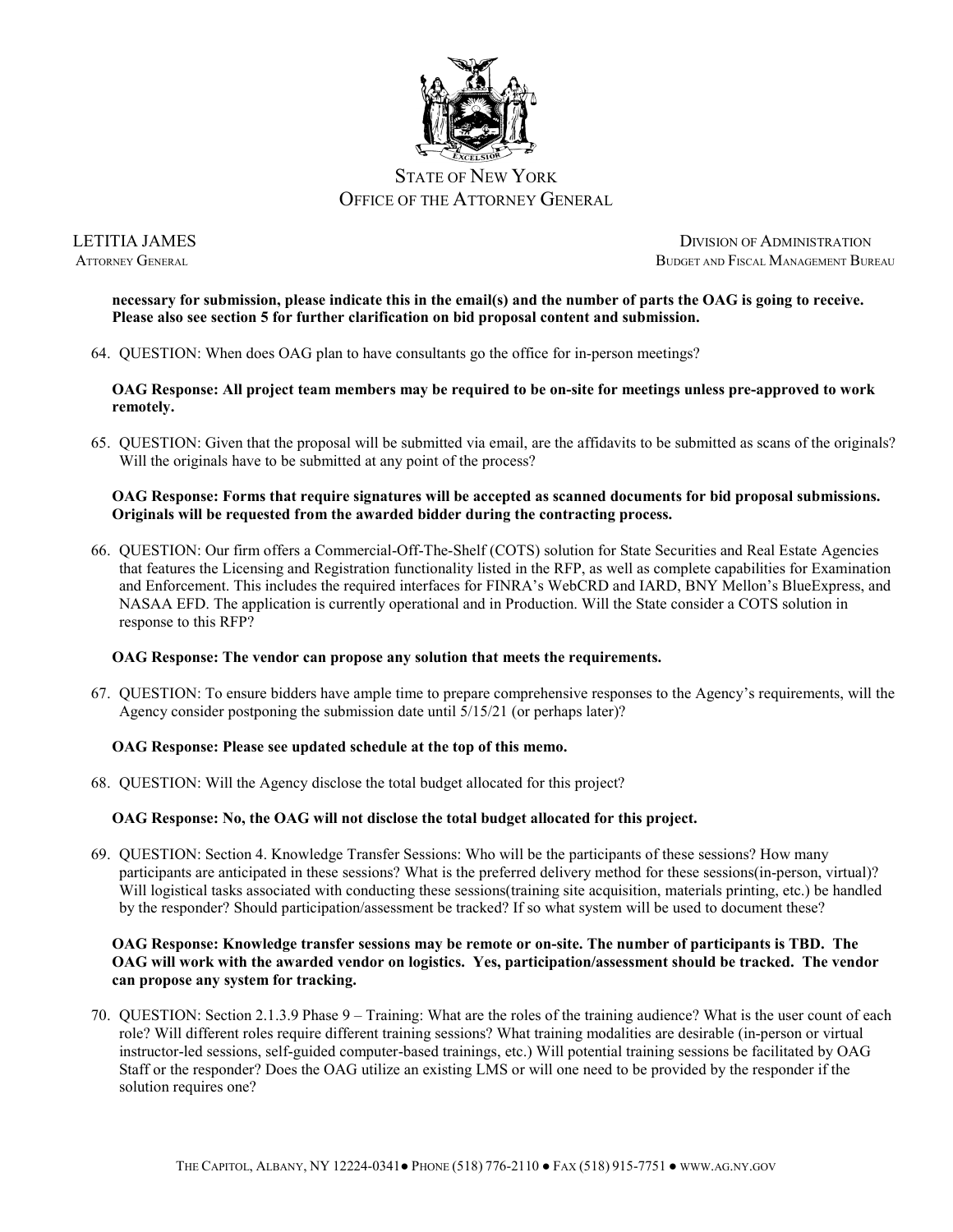

**OAG Response: The training audience will be REF/IPB Employees/Users. There will be minimum of twenty (20) Users total (User count per role is TBD). Different roles would most probably require different training sessions. Any training modalities (in-person or virtual instructor-led sessions, self-guided computer-based trainings) that meets OAG's needs will be considered. The training sessions will be facilitated by vendor with OAG's assistance. OAG uses the (Statewide LMS) but vendors can propose other Learning Management System (LMS) that would meet OAG's training needs.**

71. QUESTION: Will vendors partnering with M/WBE subcontractors receive any points on their bid response?

**OAG Response: No, there will not be any extra points given for those vendors partnering with M/WBE subcontractors. While the OAG does not currently set requirements for MWBE, SDVOB or SBE participation, the OAG encourages participation whenever possible.**

72. QUESTION: As Per Section 3.1.1, we understand that the OAG is looking for vendors with 8 years of total experience for this engagement. We have executed similar online registration and filing system projects for several public sector agencies; however, we do not have required total 8 years of experience. It would be of great help if you can relax the total experience requirement to 4 years?

# **OAG Response: The OAG has reduced the contractor requirements to five (5) years of experience. Please see the updated RFP Section 3.1.1.**

73. QUESTION: "6.8.1. Background Check: The OAG reserves the right to have a background check(s) –professional, criminal, financial – conducted on any person proposed for a task order project. Active Contractors must perform an industry standard criminal history background check and all sound screening practices must be done prior to an official start date. If the OAG tentatively selects such Contractor, and a prior background check was completed more than six (6) months before the OAG's tentative selection, then the Contractor shall perform an updated background check and provide the results thereof to the OAG. If there was no previous background check, the Contractor shall perform a complete background check and provide the results thereof to the OAG." We assume this only applies to contractor personnel that are performing the solution implementation services and not the Cloud Service Provider (CSP) personnel that are hosting the solution. For example, CSP engages the services of a background screening vendor to conduct background checks on employees at the time of hire. The CSP also performs background investigations in certain foreign countries. The scope of these checks is subject to local laws in the jurisdictions in which the employee is hired. Can your organization please modify this requirement accordingly? Does your organization agree with this interpretation of this requirement? If your organization mandates that CSP also needs to meet this requirement, will your organization be willing to sponsor and pay for these background checks?

**OAG Response: Background checks will be required for all individuals who will be working on the deliverables within the project, whether they are on site or not. Background checks for additional individuals involved with the project may be required and will be at the discretion of the OAG. The awarded contractor will be responsible to provide/perform all background checks and incur any associated costs.** 

74. QUESTION: Did your organization evaluate solutions that could meet its requirements through vendor demonstrations leading up to the RFP release? If so, what types and names of solutions and vendors were evaluated (hosted and onpremise)?

**OAG Response: No, the OAG did not evaluate solutions prior to RFP release.**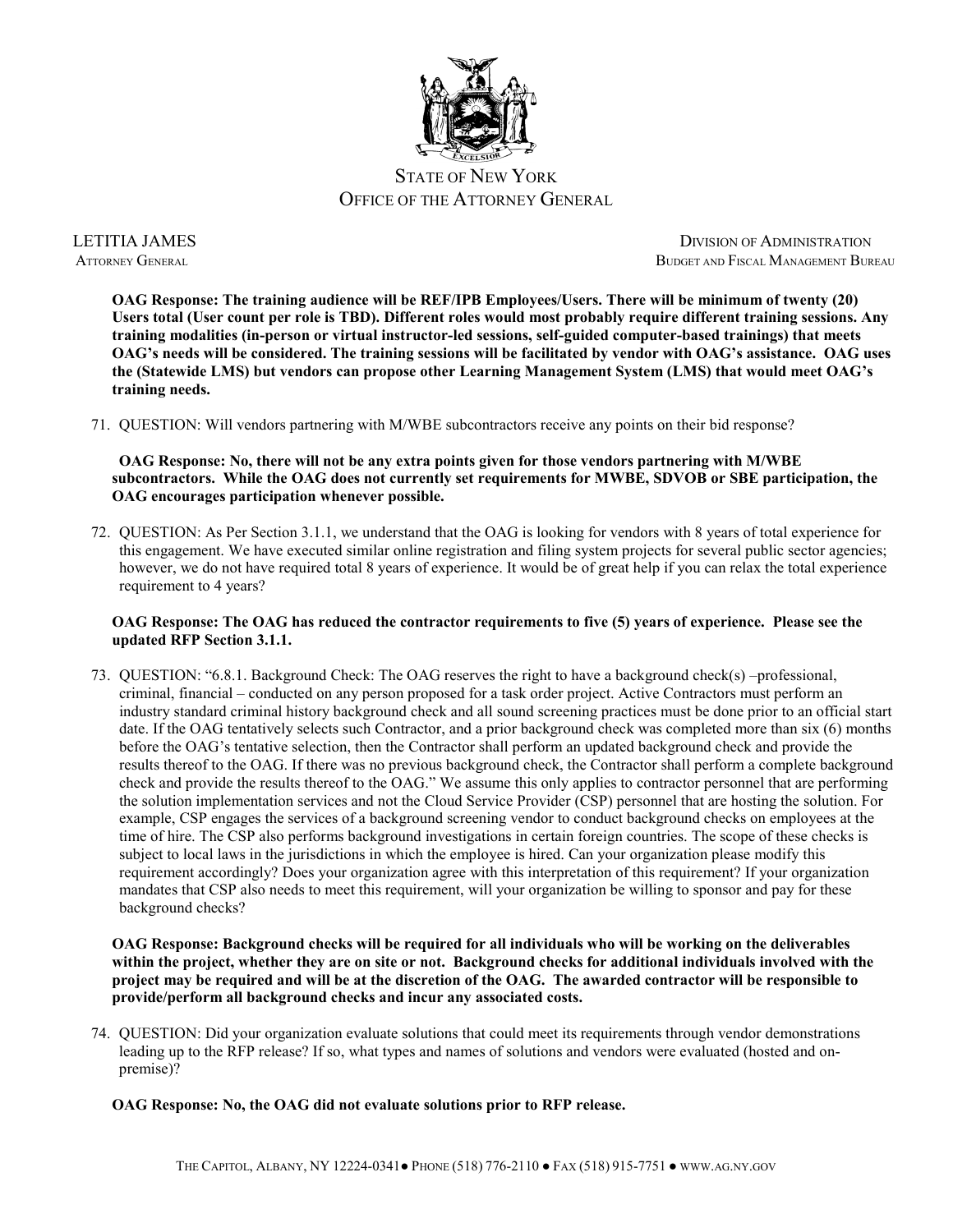

75. QUESTION: Can OAG please provide Attachments B - Financial Response Form and Attachment C - Reference Response Forms to vendors?

**OAG Response: The Attachments B-Financial Response Form and C- Reference Response Forms are located in the Excel workbook with Attachment A-Bid Response Cover Page. These documents can be located on the NYS Contract Reporter or OAG websites.** 

76. QUESTION: Will OAG please consider granting a 1-week extension to the vendor submission deadline?

**OAG Response: Please see updated schedule at the top of the memo.**

# **PRE-BID CONFERENCE**

The OAG will be holding a virtual pre-bid conference on **May 14, 2021 at 3:00 PM EST**

The purpose of this pre-bid conference is to clarify any additional questions that may not have been covered in the Questions and Answer Period. Pre-bid conference attendance is **NOT** mandatory for prospective bidders to submit a proposal for this solicitation. The OAG will issue a second purchasing memorandum documenting the questions asked and the answers given during the pre-bid conference. This document will be posted to the OAG website and posted to the New York State Contract Reporter (NYSCR).

Advanced registration is required for prospective bidders to attend. Only prospective bidders who have registered for the pre-bid will be provided the virtual meeting invitation and other necessary instructions for the day of the pre-bid. Prospective bidders will be asked to submit questions in advance as part of their registration. The pre-bid conference will be hosted in Cisco WebEx and will be recorded.

# **Pre-Bid Conference Registration:**

Prospective Bidders who wish to attend the Pre-Bid Conference must submit an email to Purchase@ag.ny.gov by **May 7, 2021 at 5:00 PM EST**.

Registration requests must include the following information:

- 1. Company Name
- 2. Names, Email Addresses and phone numbers of Individuals attending (no more than two (2) individuals per bidder)
- 3. Questions to be answered during the pre-bid conference. If questions are related to a question already answered in this memo, please indicate the question number. All questions should indicate the related section of the RFP.

Registration requests that do not include the requested information will not be confirmed until the information is received by the OAG. Registrations received after the due date or registrations that remain unconfirmed after the due date may not be accepted. Exceptions to this will be at the discretion of the OAG.